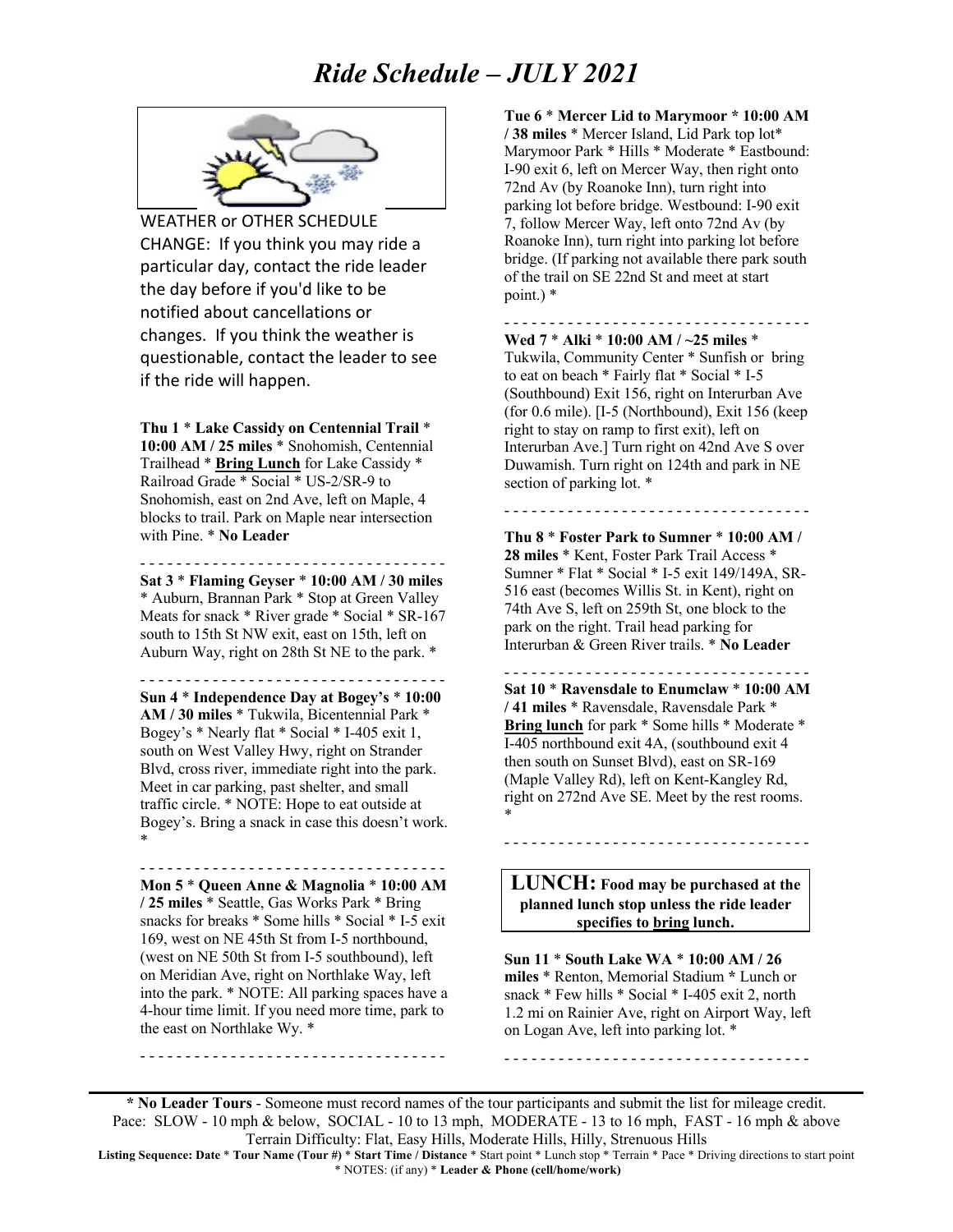## *Ride Schedule – JULY 2021*

**Mon 12** \* **Iron Horse Trail through Hyak Tunnel** \* **10:00 AM / ~35 miles** \* I-90 Exit 38, Iron Horse Trail \* **Bring lunch** for one of those stump lake picnic sites\* Railroad grade \* Social \* Eastbound I-90 exit 38, turn right and go 0.1 mile. Where paved road bends left (east) turn right up gravel road to State fee parking lot. Or park along the road and bike-hike to start. \* NOTE: Bring lights for tunnel. \*

- - - - - - - - - - - - - - - - - - - - - - - - - - - - - - - - - -

**Tue 13** \* **Mud Mountain Dam Park** \* **9:00 AM / 53 miles** \* Auburn, Auburn Community and Event Center \* **Bring lunch** \* Part hilly (1800' gain) \* Moderate \* Eastbound on SR-18, exit to SR-164 (Auburn Way S) turning right at the exit stoplight; turn right on fourth St; Turn right on F St; left on 8th St, cross H and turn right into the parking lot beyond. Park north of the center complex. \* NOTE

https://ridewithgps.com/routes/36352 170

- - - - - - - - - - - - - - - - - - - - - - - - - - - - - - - - - -

\*

**Wed 14** \* **Lake Forest Park** \* **10:00 AM / 26 miles** \* Redmond, Marymoor Park (trailhead) \* **Bring Food** & buy coffee at Starbucks \* Flat \* Social \* SR-520 Lake Sammamish Way exit, follow signs to the park. Park in first area on the left. Car parking fee is \$1. \* - - - - - - - - - - - - - - - - - - - - - - - - - - - - - - - - - -

**Thu 15** \* **Hollywood Tavern** \* **10:00 AM / 36 miles** \* Issaquah, City Hall \* Tavern, if open, otherwise nearby \* Few hills \* Social \* I-90 exit 17, south on Front Street, left on Sunset, first right onto 1st Ave. S. Use public parking near the city hall / police station. If parking is full, park elsewhere and bike to start. \* **No Leader**

- - - - - - - - - - - - - - - - - - - - - - - - - - - - - - - - - - **Sat 17** \* **Café Europa** \* **10:00 AM / ~40 miles** \* Kent, Hogan Park \* Café \* Some hills \* Moderate \* I-5 exit 149/149A, SR-516 east, left on Meeker St, left on Russell Road, 1 block to the park. \* **Hal Redd (c) 206-406-8518 / (h) 204-406-8518**

**Sun 18** \* **Sumner** \* **10:00 AM / ~30 miles** \* Kent, Hogan Park \* Lunch at River's Edge Café, next to cannery \* Flat \* Social \* I-5 exit 149/149A, SR-516 east, left on Meeker St, left on Russell Road, 1 block to the park. \*

- - - - - - - - - - - - - - - - - - - - - - - - - - - - - - - - - -

- - - - - - - - - - - - - - - - - - - - - - - - - - - - - - - - - -

**Mon 19** \* **Flaming Geyser** \* **10:00 AM / 30 miles** \* Auburn, Brannan Park \* Stop at Green Valley Meats for snack \* River grade \* Social \* SR-167 south to 15th St NW exit, east on 15th, left on Auburn Way, right on 28th St NE to the park. \*

- - - - - - - - - - - - - - - - - - - - - - - - - - - - - - - - - - **Tue 20** \* **Leader's Choice** \* **10:00 AM / ~35 miles** \* Renton, Cedar River Park \* **Bring lunch** \* Some hills \* Moderate \* I-405 northbound exit 4A (southbound exit 4 then south on Sunset Blvd), east on SR-169 for 0.2 mi, right into park, proceed into parking area near Carco Theater & Community Center. \*

- - - - - - - - - - - - - - - - - - - - - - - - - - - - - - - - - -

**Wed 21**\* **Carnation** \* **10:00 AM / ~25 Miles** \* Fall City, Park & Ride lot \* **Bring lunch** with option for coffee. \* Nearly flat \* Social \* I-90 exit 22, Preston-Fall City Road north to Fall City, cross Snoqualmie River bridge, left on SR-203, left into the parking lot. \*

- - - - - - - - - - - - - - - - - - - - - - - - - - - - - - - - - - **Thu 22** \* **South Prairie** \* **10:00 AM / 32 miles** \* Puyallup, East Puyallup/Meeker Trailhead \* River grade \* One of stands or bring \* Social \* From southbound SR-167, exit to SR-410 E, 2nd ramp to right for SR-162 (south toward Orting) for 0.5 miles, After crossing Puyallup River and take next right on 80th St E and drive west 0.6 miles to East Puyallup/Meeker Trailhead on left. \* **No Leader**

- - - - - - - - - - - - - - - - - - - - - - - - - - - - - - - - - - **Sat 24** \* **Loop Lake Sammamish** \* **10:00 AM / ~25 miles** \* Issaquah, near Gerks \* Starbucks in Redmond \* Some hills \* Social \* Lot between Starbucks and Lowe's near Gerks Bike Shop, 1485 11th Ave NW. From the intersection of SR-900 and NW Sammamish Rd go east on 12th Ave NW. After curves and zigs it turns south and becomes 11th Ave NW. \*

- - - - - - - - - - - - - - - - - - - - - - - - - - - - - - - - - - **Sun 25** \* **Renton To Lake Wilderness** \* **10:00 AM / 25 miles** \* Renton, Ron Regis Sports Park \* **Bring light lunch or snack** for Lake Wilderness \* Few hills \* Social \* I-405 exit 4 (southbound) or 4A (northbound), east on Maple Valley Hwy past the Maplewood Golf Course. Turn left on 149th Ave SE, entrance immediately on left. \* NOTES: Dessert and socializing offered at the end of the ride at Maas House. We will bike the trail to Lake Wilderness, come back on the trail, get our cars and go up the hill for

**\* No Leader Tours** - Someone must record names of the tour participants and submit the list for mileage credit. Pace: SLOW - 10 mph & below, SOCIAL - 10 to 13 mph, MODERATE - 13 to 16 mph, FAST - 16 mph & above Terrain Difficulty: Flat, Easy Hills, Moderate Hills, Hilly, Strenuous Hills

**Listing Sequence: Date** \* **Tour Name (Tour #)** \* **Start Time / Distance** \* Start point \* Lunch stop \* Terrain \* Pace \* Driving directions to start point \* NOTES: (if any) \* **Leader & Phone (cell/home/work)**